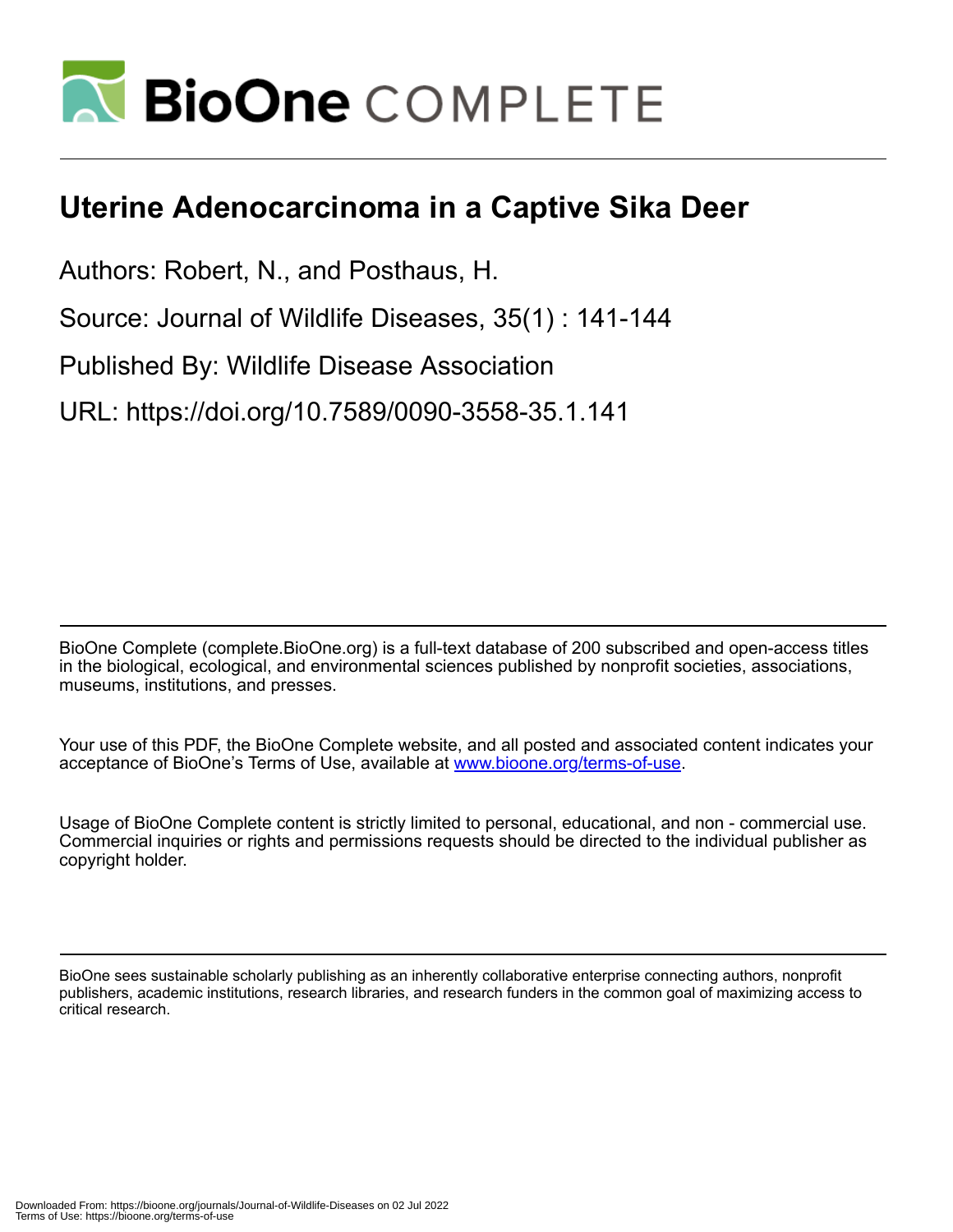## **Uterine Adenocarcinoma in a Captive Sika Deer**

**N. Robert<sup>1</sup> and H. Posthaus**,<sup>1,21</sup> Institute for Animal Pathology, Berne University, P.O. Box 2735, 3001 Berne, Switzerland; 2Corresponding author (e-mail: posthaus@itpa.unibe.ch).

ABSTRACT: A uterine adenocarcinoma with widespread visceral implantation and lymphatic metastases is described in a 4-yr-old captive nulliparous sika deer (*Cervus nippon*). The tumor was histologically characterized by proliferation of irregularly shaped acini and tubules lined by single- or multi-layered pleomorphic epithelial cells, which were sometimes multinucleated and contained PAS positive mucin. The neoplastic tissue was invasive and showed a marked desmoplastic reaction. A relationship between the tumor and a hormonal imbalance could not be ruled out. This is the first report of a tumor of the reproductive tract in a cervid. *Key words*: Adenocarcinoma, case report, *Cervus nippon*, sika deer, uterus.

Uterine adenocarcinoma is primarily a human neoplasm and is rarely described in animals, except in older rabbits and in cattle (Elsinghorst et al., 1984; McEntee, 1990; Kennedy and Miller, 1993). In the cow, it is rarely identified clinically, being found usually in slaughtered cows at abattoirs. Most affected cows are  $\geq$ 6-yr-old, but uterine neoplasms are occasionally found in 2- to 5-yr-old animals (Migaki et al., 1970). Tumors of the female genital system are rarely reported in wild ungulates: an uterine adenocarcinoma in a black rhinoceros (*Diceros bicornis*) (Wallach and Boever, 1983), a squamous cell carcinoma of the cervix in a blackbuck (*Antelope cervicapra*) (Sundberg and McDonald, 1984), and a metastatic adenocarcinoma of the mammary gland in a Pere David's deer (*Elaphurus davidianus*) (Veatch and Carpenter, 1993) have been described, but no reports of neoplasms of the reproductive tract in cervids were found. There is a single report of a squamous cell carcinoma of the skin in a sika deer (*Cervus nippon*) (Ensley and Janssen, 1980). Herein we report a case of an uterine adenocarcinoma in a sika deer.

A captive 4-yr-old female sika deer died at the Tierpark Roggenhausen (Switzerland;  $46^{\circ}57'$ N,  $70^{\circ}26'E$ ) after being observed to have a decreased appetite for the previous few months. Mucous secretion from the vagina also had been noticed. This deer had never produced any offspring. It was slightly emaciated and weighed 53 kg.

At necropsy a large amount of serosanguinous liquid with some fibrin was present in both the abdominal and the thoracic cavity. The uterine body and the proximal part of both horns were massively, irregularly thickened and were adherent to the mesometrium and adjacent peritoneum. The thickness of the uterine wall decreased towards the distal end of the horns. The lumina of the uterine horns were slightly dilated and contained a cloudy yellow mucus. The thickened uterus was firm and the cut surface was mottled gray to yellow with multiple small hemorrhagic foci. Scirrhous neoplastic tissue infiltrated all layers of the uterine wall. Multiple ulcerations were visible on the endometrial surface of the left horn.

Irregular multinodular neoplastic proliferations, partly coalescing and varying in size from few millimeters up to 5 cm in diameter, were scattered throughout the parietal and visceral pleura and peritoneum, omentum and mesentery. The peritoneal surfaces in the vicinity of the uterus were most extensively affected. These metastases were similar to the proliferative tissue in the uterus in consistency and color. On the cut surface, these neoplastic lesions were seen to infiltrate into the lung, liver and spleen, and into the muscle layers of the fore stomachs and the diaphragm. Multinodular lesions also were growing throughout the wall of the urinary bladder causing a compression of the vesicular hilus. The medial iliac and sacral lymph nodes, and the cranial sternal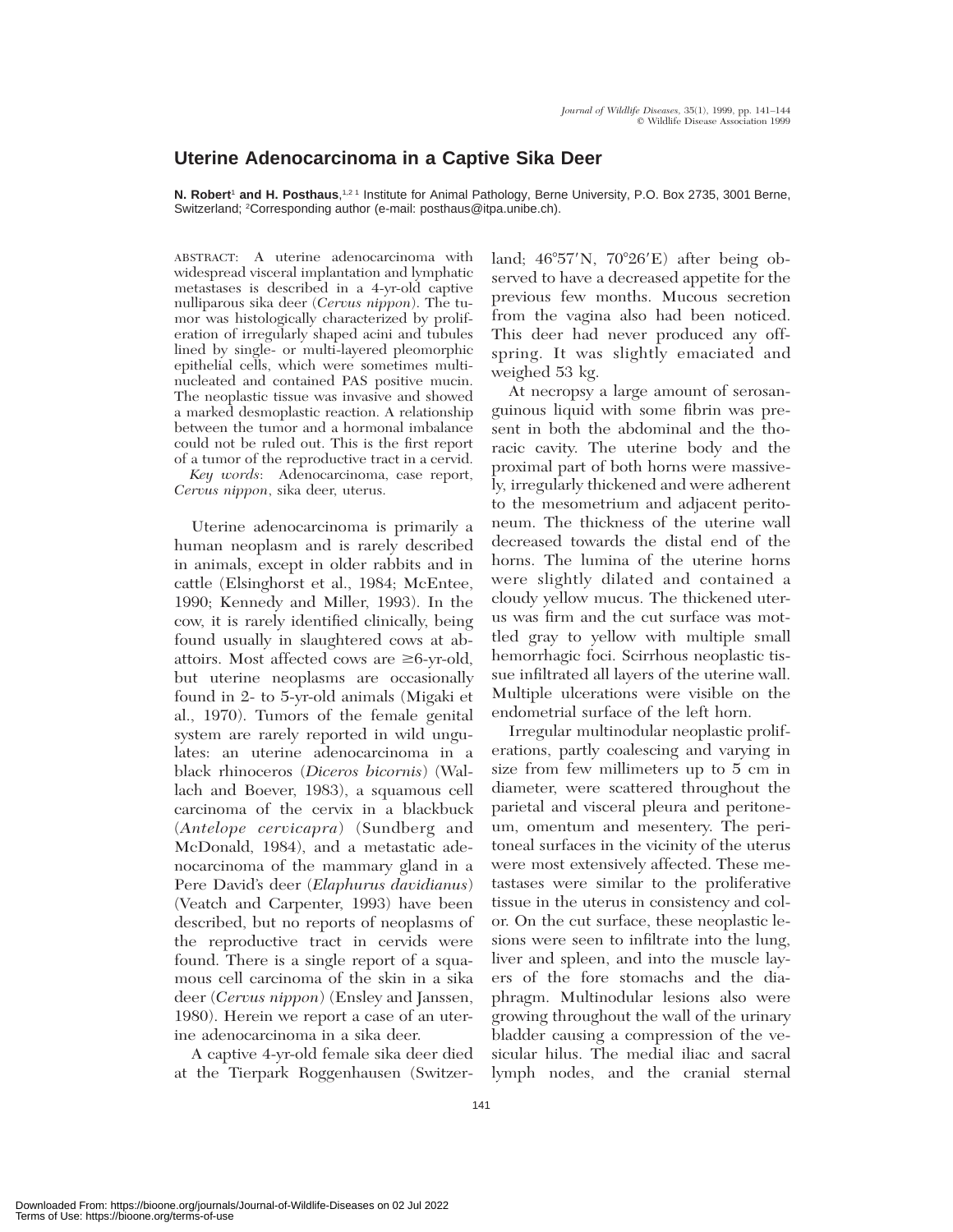142 JOURNAL OF WILDLIFE DISEASES, VOL. 35, NO. 1, JANUARY 1999



FIGURE 1. Neoplastic tissue in the endometrium of a sika deer with uterine adenocarcinoma showing loss of regular glandular architecture and proliferation of irregular shaped acini and tubules. H&E. Bar  $= 24 \mu m$ .

lymph node were irregularly enlarged with roughened to nodular surfaces.

Various tissues, including uterus, ovaries, urinary bladder, and lymph nodes, were fixed in 10% neutral buffered formalin, embedded in paraffin, sectioned at 4  $\mu$ m and stained with hemotoxylin and eosin, periodic-acid-Shiff and Van Gieson's stains (Böck, 1989). Histologically, the normal endometrial glands had a regular glandular structure and were lined by single layers of columnar epithelial cells with basal nuclei. In the neoplastic tissue the regular glandular architecture was lost and there was a proliferation of irregularly shaped acini and tubules which varied considerably in size (Fig. 1). The lumina of these neoplastic glands were sometimes considerably enlarged and contained cellular debris or PAS positive mucin. Glan-



FIGURE 2. Pleomorphic neoplastic cells with mucin production (↑) and pleomorphic vesicular nuclei of the uterus in a sika deer with adenocarcinoma. H&E. Bar = 30  $\mu$ m.

dular lumina were lined most often by irregular single-layered cuboidal or columnar cells but the epithelium sometimes appeared multi-layered and displayed multinucleated cells. The neoplastic cells were variably large and pleomorphic with abundant cytoplasm and sometimes contained PAS positive mucin (Fig. 2). The nuclei were large, pleomorphic and vesicular, and some contained one or more prominent nucleoli. Mitotic figures were not numerous. Invasive nests and cords of poorly differentiated glandular structures extended through the myometrium and were surrounded by collagenous connective tissue (Fig. 3) with multifocal calcifications. Metastatic emboli were seen in the blood and lymphatic vessels in the perimetrium. The metastatic lesions were morphologically similar to the uterine tumors, were highly invasive into the sur-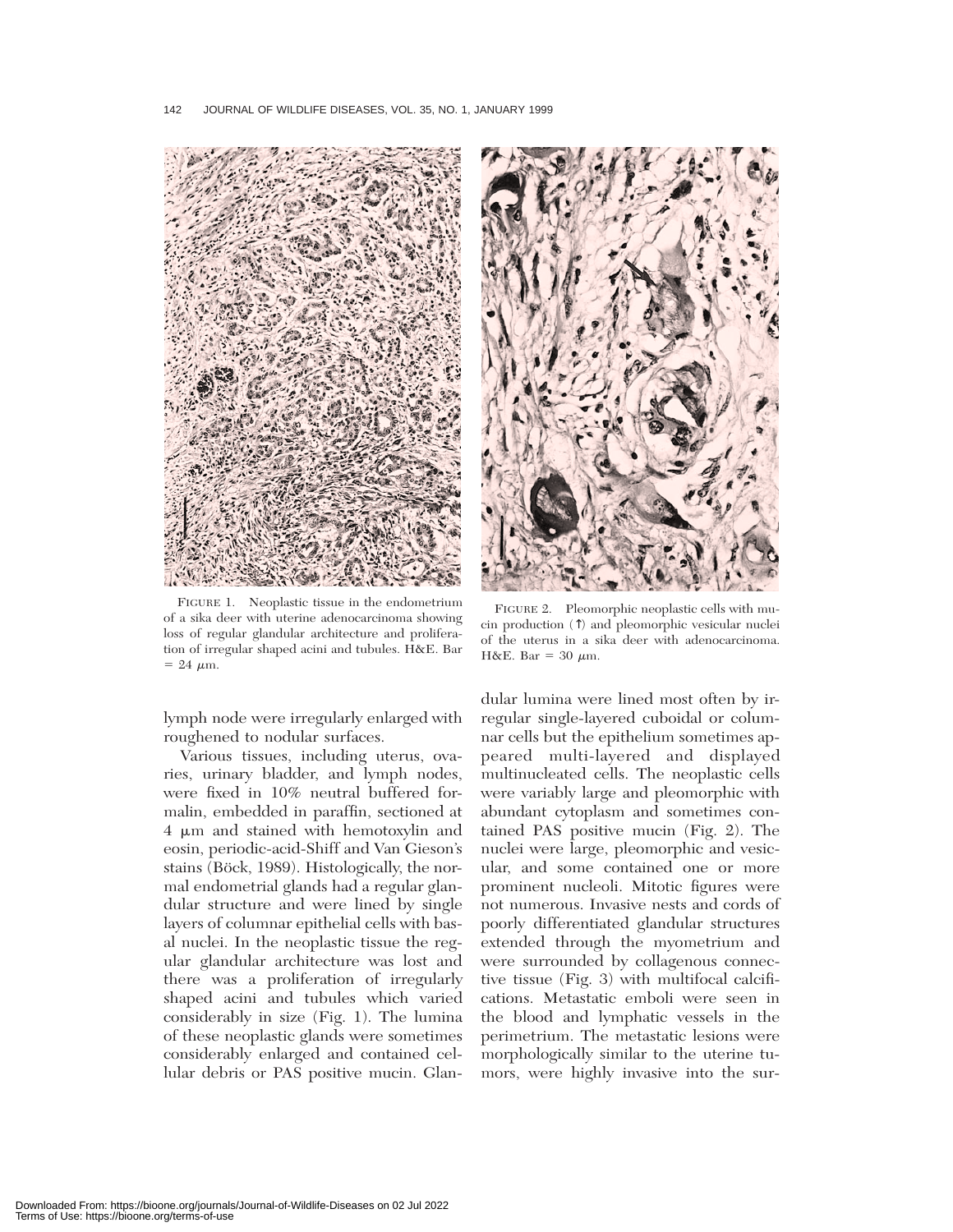

FIGURE 3. Invasive nests and cords of poorly differentiated glandular structures in the myometrium of the uterus in a sika deer with uterine adenocarcinoma. H&E. Bar = 30  $\mu$ m.

rounding parenchyma, were poorly demarcated and were accompanied by an abundant collagenous stroma.

Histology of the ovaries revealed the presence of few primary follicles in both glands, a mature tertiary follicle and atretic follicles on one side, and a corpus luteum on the other side.

Based on the extensive involvement of the uterus and the histological findings, the neoplasm was diagnosed as a primary adenocarcinoma of the uterus with multiple implantation sites and lymphatic metastases. The gross appearance of the tumor and the distribution of the metastases in the sika deer are comparable to those described in the cows. In cows, most uterine adenocarcinomas are found in the horns or body and are usually solitary. These tumors seem to arise from the deep

endometrial glands, invade the myometrium and perimetrium, and tend to have an extensive desmoplastic reaction. Both metastases via lymphatics and implantation metastases on the peritoneal surfaces, especially near the uterus, are frequently described (Migaki et al., 1970).

In women, uterine adenocarcinomas often develop on a background of prolonged oestrogen stimulation and may be related to obesity and anovulatory cycles (Crum, 1994). This relation between sex hormones, especially oestrogens, and endometrial carcinoma also is described in the rabbit (Elsinghorst et al., 1984). In the study of uterine adenocarcinoma in slaughtered cows reported by Migaki (1970), there is no description of the ovaries of the affected cows and no mention about a possible hormonal pathogenesis of the uterine neoplasms. The ovaries in the sika deer showed various stages of follicular development; however, a hormonal imbalance can not be ruled out. First breeding age in captive female sika deer is reached in the second year of life but this animal never produced any offspring. Due to the extensive involvement of the uterus, it seems obvious that the tumor was causing infertility. However the question about a possible primary hormonal imbalance as a predisposition to the development of the adenocarcinoma can not be answered.

## **LITERATURE CITED**

- BÖCK, P. 1989. Romeis mikroskopische Technik. 17th Edition. Urban und Schwarzenberg, München, Germany, 697 pp.
- CRUM, C. P. 1994. Female genital tract. *In* Robbins pathologic basis of disease, 5th Edition. R. S. Cotran, V. Kumar, and S. L. Robbins (eds.). W.B. Saunders Company, Philadelphia, Pennsylvania, pp. 1033–1088.
- ELSINGHORST, T. A., H. J. TIMMERMANS, AND H. G. HENDRICKS. 1984. Comparative pathology of endometrial carcinoma. The Veterinary Quaterly 6: 200–208.
- ENSLEY, P. K., AND D. L. JANSSEN. 1980. Squamous cell carcinoma in an Indochina sika deer. Journal of the American Veterinary Medical Association 177: 932.
- KENNEDY, P. C., AND R. B. MILLER. 1993. The female genital system. *In* Pathology of domestic